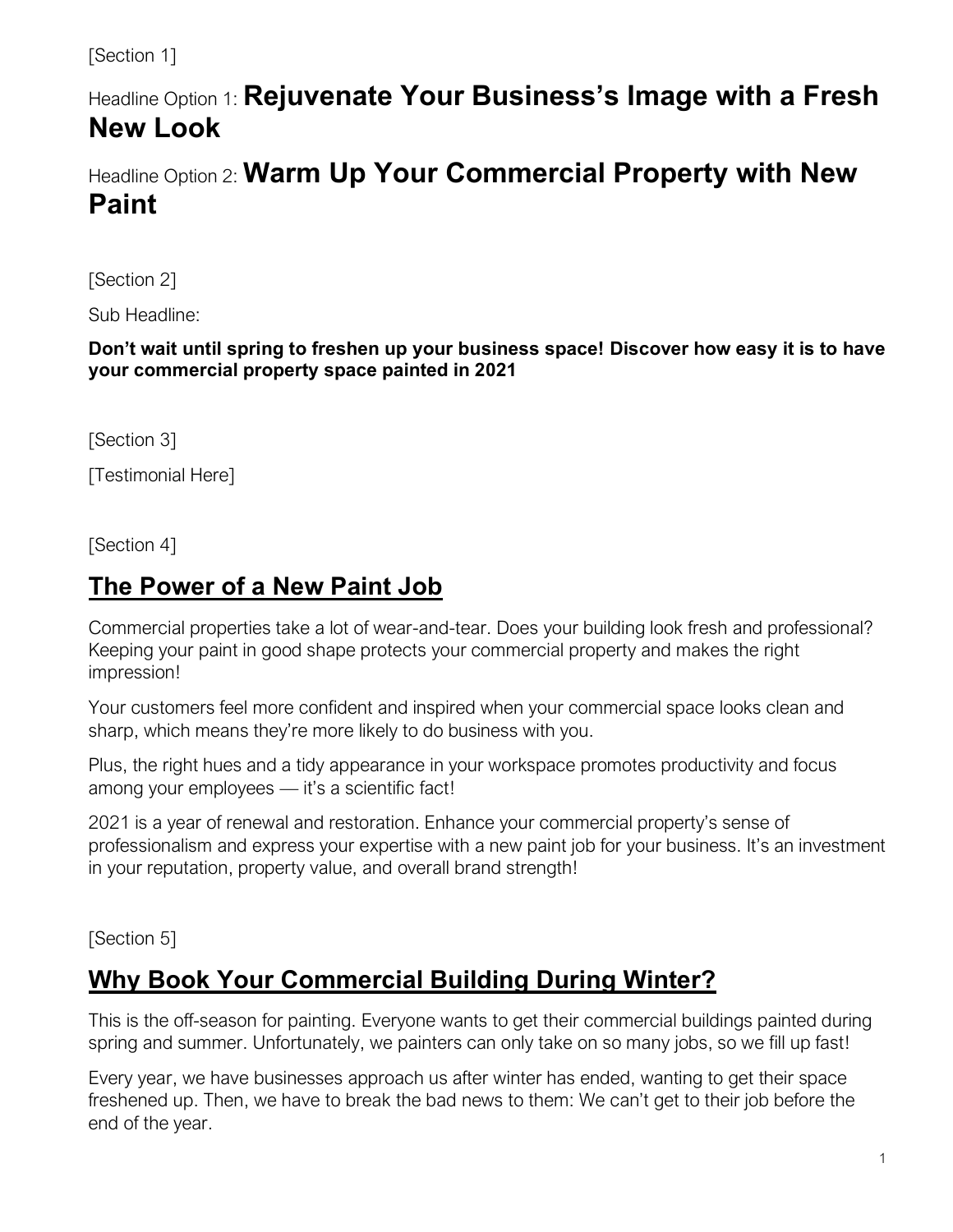Don't delay: book your quote for commercial painting services before the end of the season. Consider it a powerful new way to welcome the warmer weather!

[Section 6]

## **Who is SAGE Painting?**

SAGE Painting offers expert commercial painting with premium materials and extraordinary attention to detail. It was founded by Sean Hersee, a born-and-raised Novocastrian and 5thgeneration painter with more than 20 years of experience. Under his leadership, SAGE has developed a passionate, highly skilled team ready to transform your commercial space!

"The team at SAGE are above the rest. The workmanship and quality they deliver on all projects speaks for their outstanding reputation within Newcastle." - Kaleb Paten

[Section 7]

## **Why Choose SAGE Painting?**

SAGE Painting is the award-winning painting company that Newcastle, Lake Macquarie, and Port Stephens homeowners and commercial establishments trust with their projects. We pride ourselves on our team of professional commercial painters who provide exceptional customer experience and superior results. From the initial quote to the flawless end results, we prioritize the quality of our work, so we can help our clients' properties shine with a fresh new appeal!

**Budget-Conscious:** Every job has a budget, and we make sure we stick to yours by delivering timely and cost-effective work.

**Premium Materials:** We use only the highest-quality paints and tools to ensure fantastic results. This means we can offer a five- to seven-year guarantee on all projects!

**Modern Approach:** Our clients receive the best painting service possible for their home, thanks to our innovative techniques and benefits of the latest technology in the industry.

**FREE Colour Consultation**: We know how important it is to achieve the right mood, image, and aesthetic, so we help you choose the perfect hues with a complimentary \$500 consultation.

**Post-Project Clean-up:** Unlike other tradesmen, we'll leave your place better than we found it. Professional cleaners come with every job!

[Section 8]

### **The SAGE Mission**

Our mission is to transform buildings into fresh, beautiful spaces by bringing a stunning, viewerconscious design to life, allowing residential and commercial property owners to realize their vision. However, we can only do this with a professional team of dedicated craftsmen and women who believe in their skills and passions!